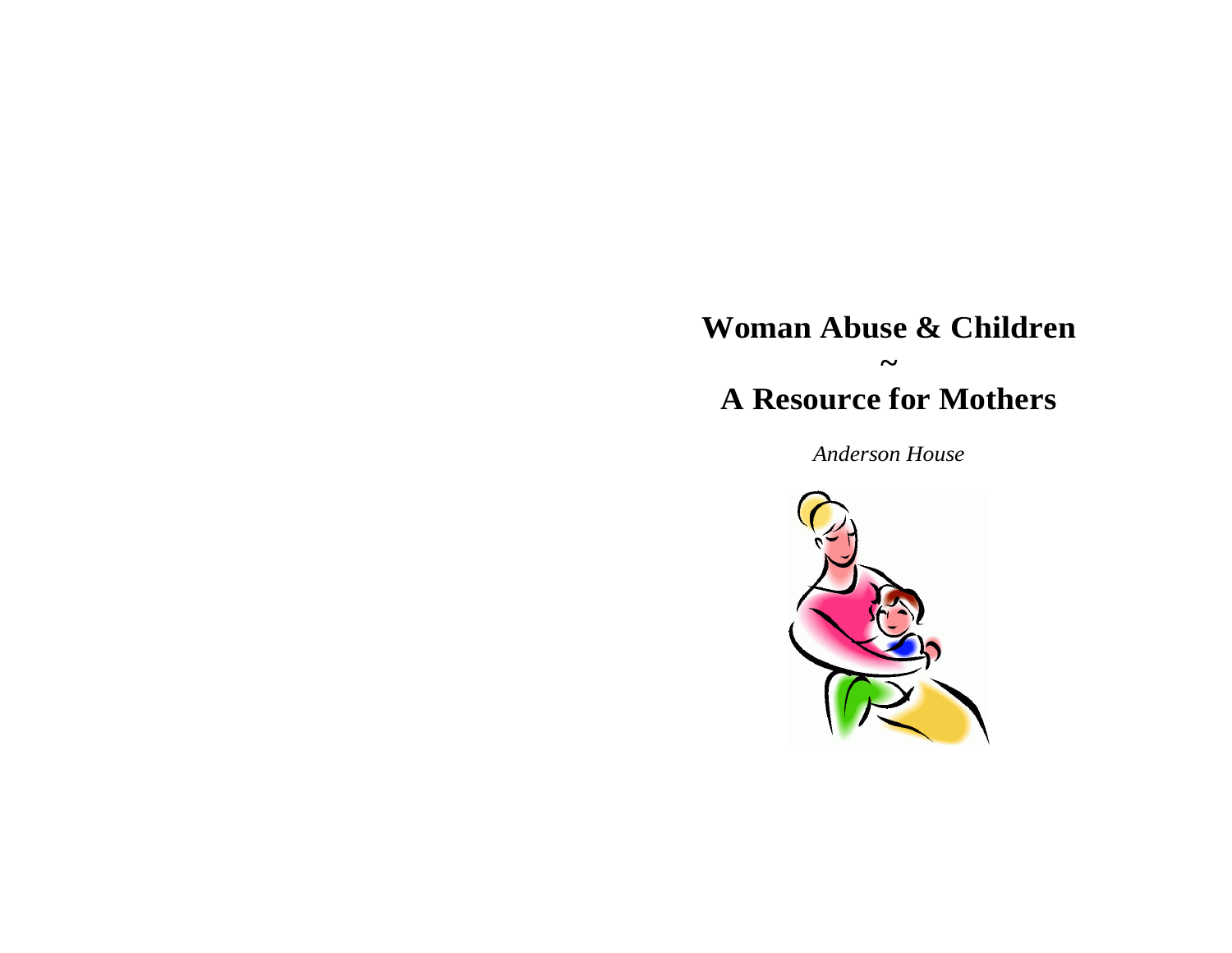# **What is Woman Abuse?**

## *Woman abuse...*

…is a pattern of manipulative behaviour used to control a partner.

…is never okay

…is always the abuser's fault

…is not healthy for children who live with it

.. can be financial, physical, verbal, spiritual, emotional, psychological or sexual. It also includes intimidation and isolation

This booklet is a resource for mothers who have left or are thinking about leaving abusive relationships.

Special thanks to the staff, moms and children at Anderson House, PEI Family Violence Prevention Services Inc. (FVPS). Also the agencies referred to in this booklet and to all who support women and children on PEI.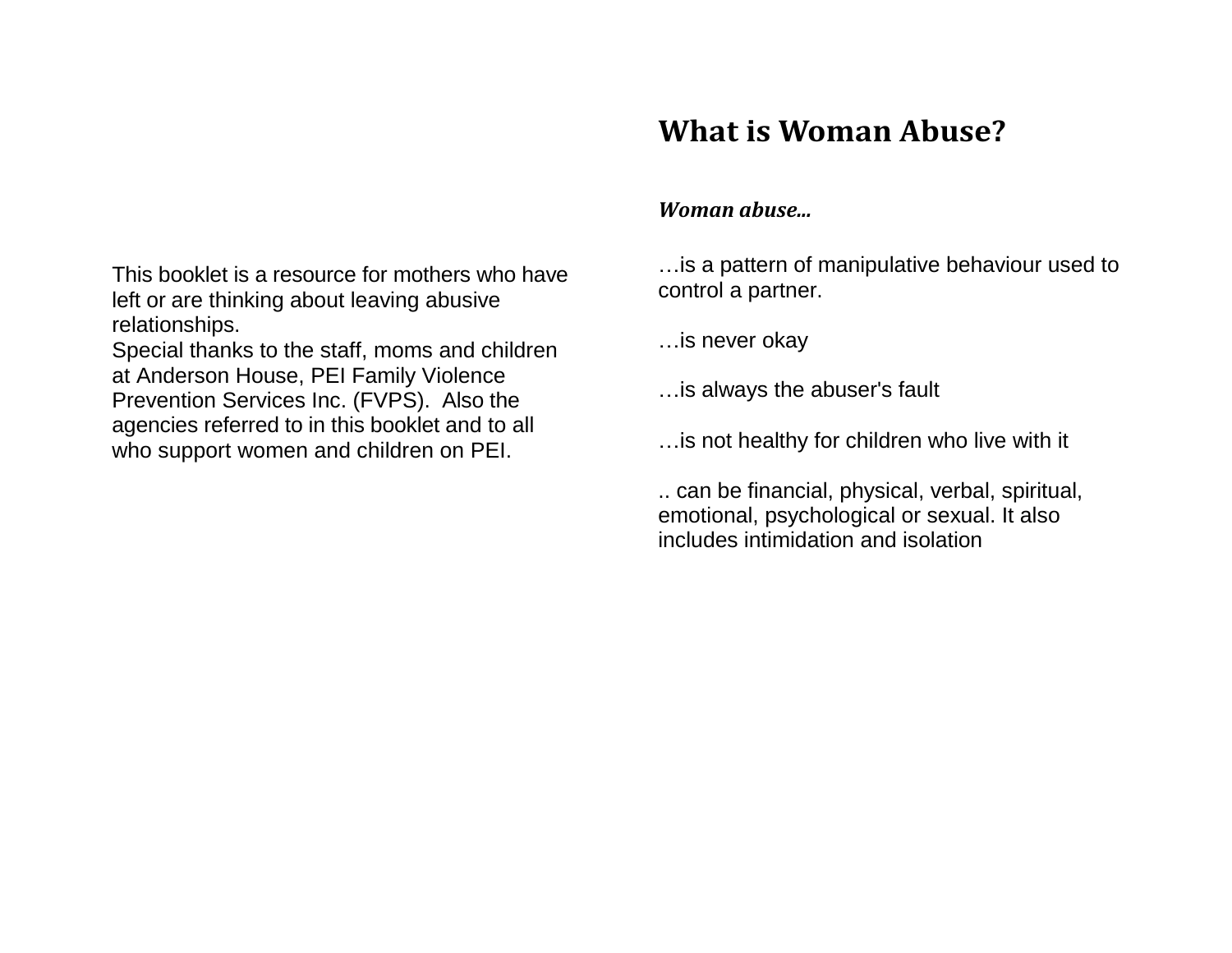# **Did you know...?**

Ending exposure to abuse is the best thing you can do for your child

You can make up for lost time. You can start today

Children are resilient and can thrive

You aren't alone and neither are your kids: In 2004, about half of the people who stayed in

Canadian women's shelters were children. About two-thirds of these children were under 10 years of age.

## **How does woman abuse affect children?**

Some children who live in homes where woman abuse happens may become more aggressive.

Others may become stressed, depressed or feel bad about themselves.

Children who have witnessed woman abuse often have trouble with school and making friends.

Some children may develop wrong ideas about violence against women. They may think violence is normal. They may even go on to become involved in abusive relationships of their own when they get older.

Some evidence suggests that exposure to woman abuse may even cause children to have an increased risk for some diseases, such as asthma, eating disorders, diabetes, and heart disease later on.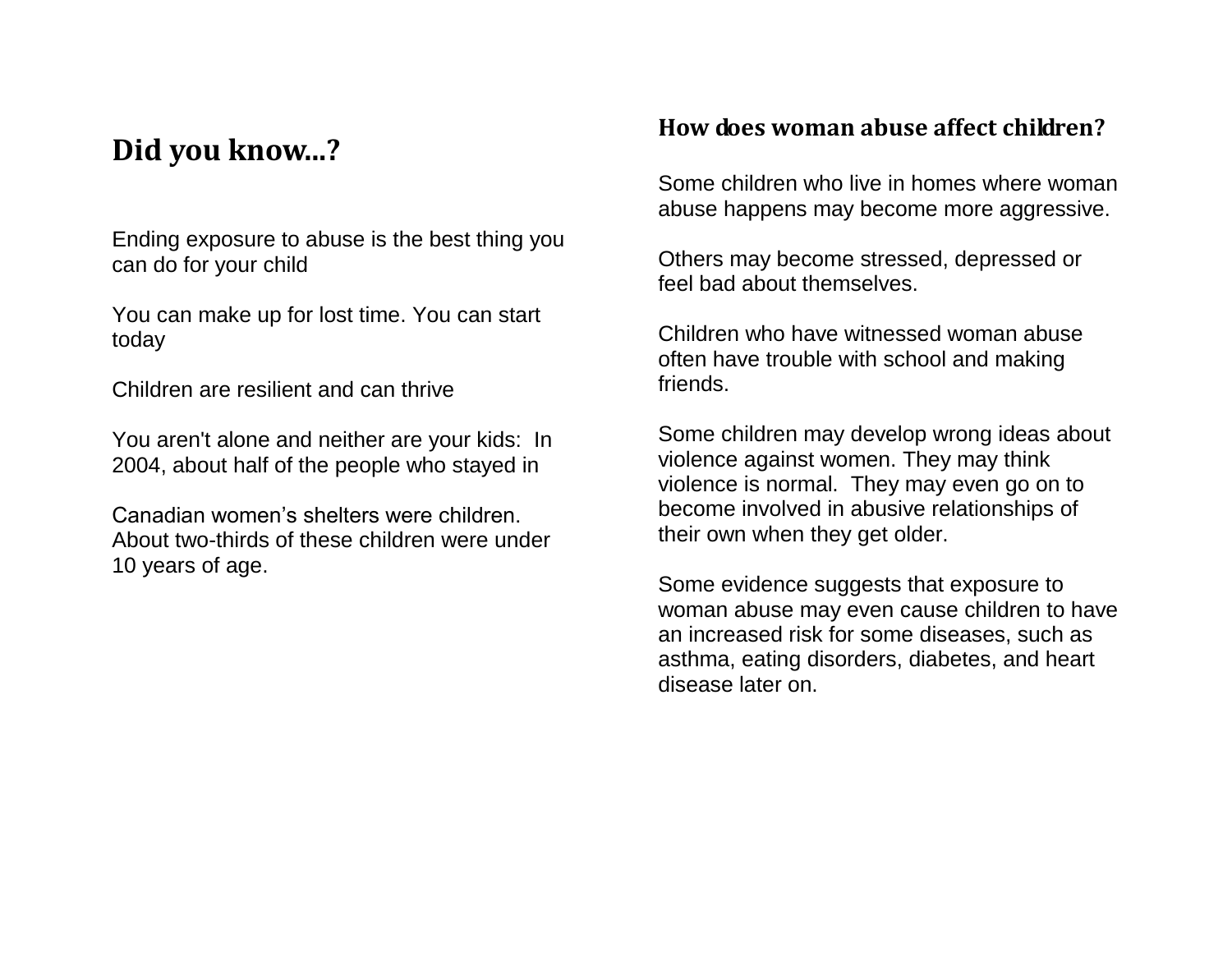## **You and Your Baby or Toddler**

## *What might I notice?*

Babies and toddlers who have been exposed to woman abuse may be scared to explore and play. They may have delays in development and they may be scared by loud noises. They may also develop physical problems caused by stress such as poor digestion/bowels. Of all the age groups, babies are the most likely to be injured during an assault as they are being held by their mothers at the time.

#### *How can I explain violence to my baby or toddler?*

Don't. Babies and toddlers can't understand violence. How you act is more important than what you say.

## *What can I do to help?*

Leaving the abuse is the best thing you can do as a mother.

Spend time face-to-face with your baby.

Hold, hug and tell your baby you love them.

Take a parenting course — especially if you are feeling unsure of yourself.

Make a safety plan. Take care of yourself, your child needs you.

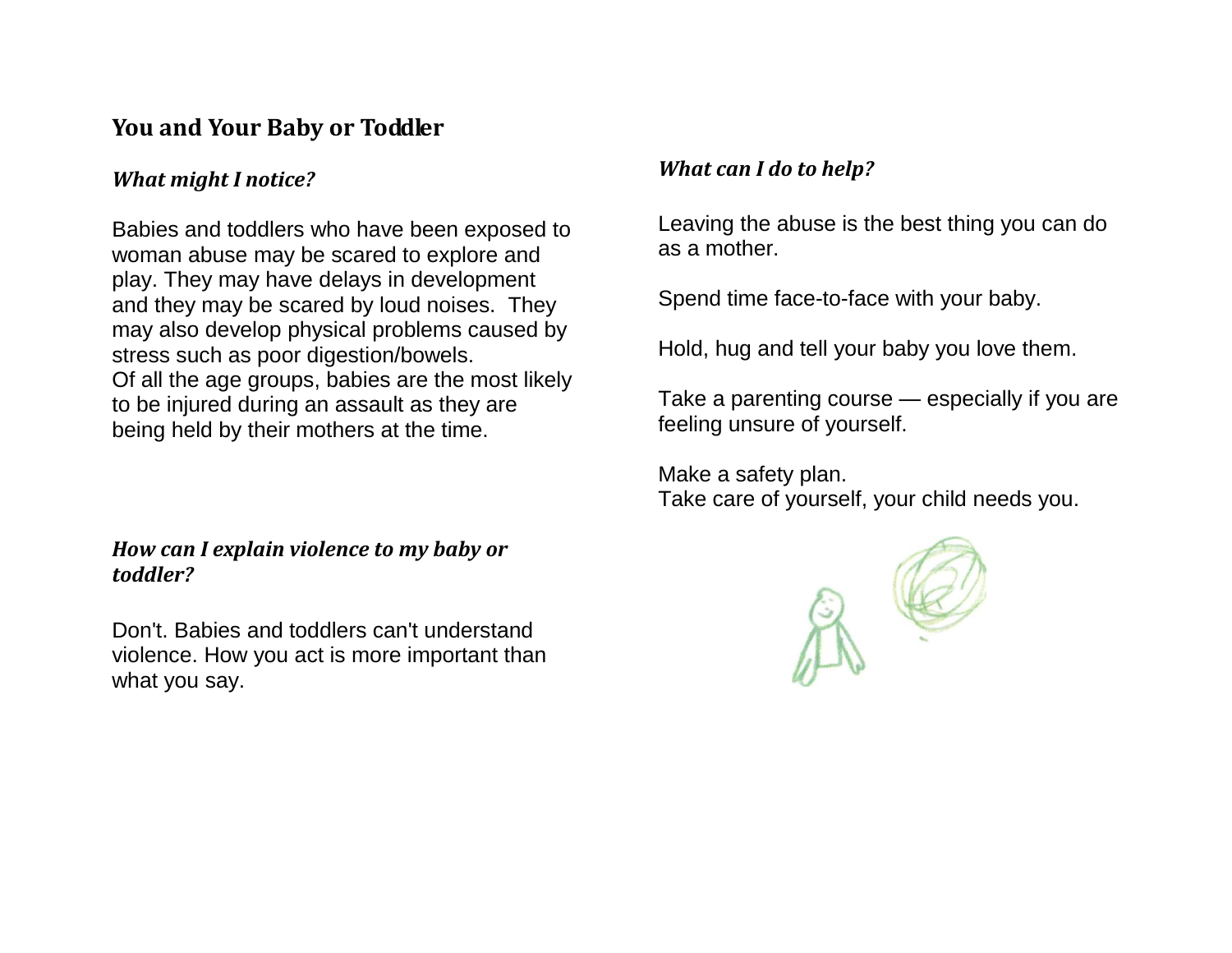## **You and Your Preschooler**

#### *What might I notice?*

Preschoolers who have been exposed to woman abuse may be clingy or anxious. Sometimes they may show aggression or are violent, and may be cruel to animals.

## *How can I explain violence to my preschooler?*

If the abuser is somebody the child sees as "Daddy", be careful not to blame him for separation. Your child only needs to be told in simple terms that Mommy and Daddy need to live apart. Tell your child that what happened was not their fault, that they are loved and that Mommy will keep them safe.



## *What can I do to help?*

Getting away from the abuse is the best thing you can do as a mother.

Re-establish familiar routines as soon as possible.

Have clear rules and consequences.

Do not rely on your child for emotional support.

Read a book made for your child's age level.

Make a safety plan

Take care of yourself, your child needs you.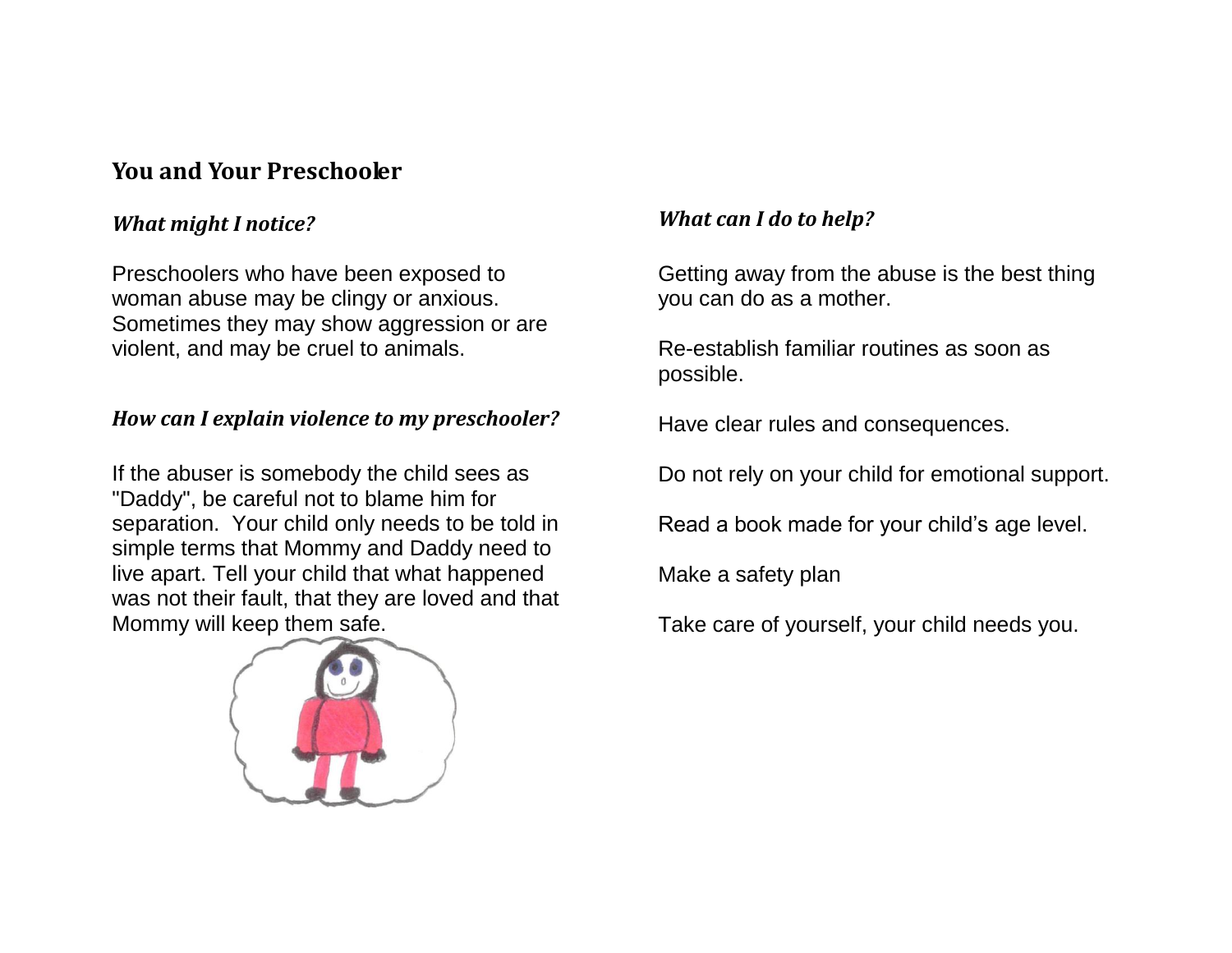## **You and Your School-Age Child**

#### *What might I notice?*

School-age children who have been exposed to woman abuse may bully, be depressed, misbehave, or do less well in school.

## *How can I explain violence to my school-age child?*

Explain the abuse in terms of rules. You could say "There is a law that people cannot hit others. It's a good rule that keeps everyone safe. Daddy must learn not to break this rule." You can also tell them that problems are not solved by yelling and being mean to others.

#### *What can I do to help?*

Getting away from the abuse is the best thing you can do as a mother.

Let your child know that you are there to talk to whenever the child is ready.

Reassure your child that you are okay.

Find activities that your child can do with friends (like team sports).

Spend some "fun time" together (homework and chores don't count).

Limit or eliminate violent television, movies and video games.

Make a safety plan.

Take care of yourself, your child needs you.

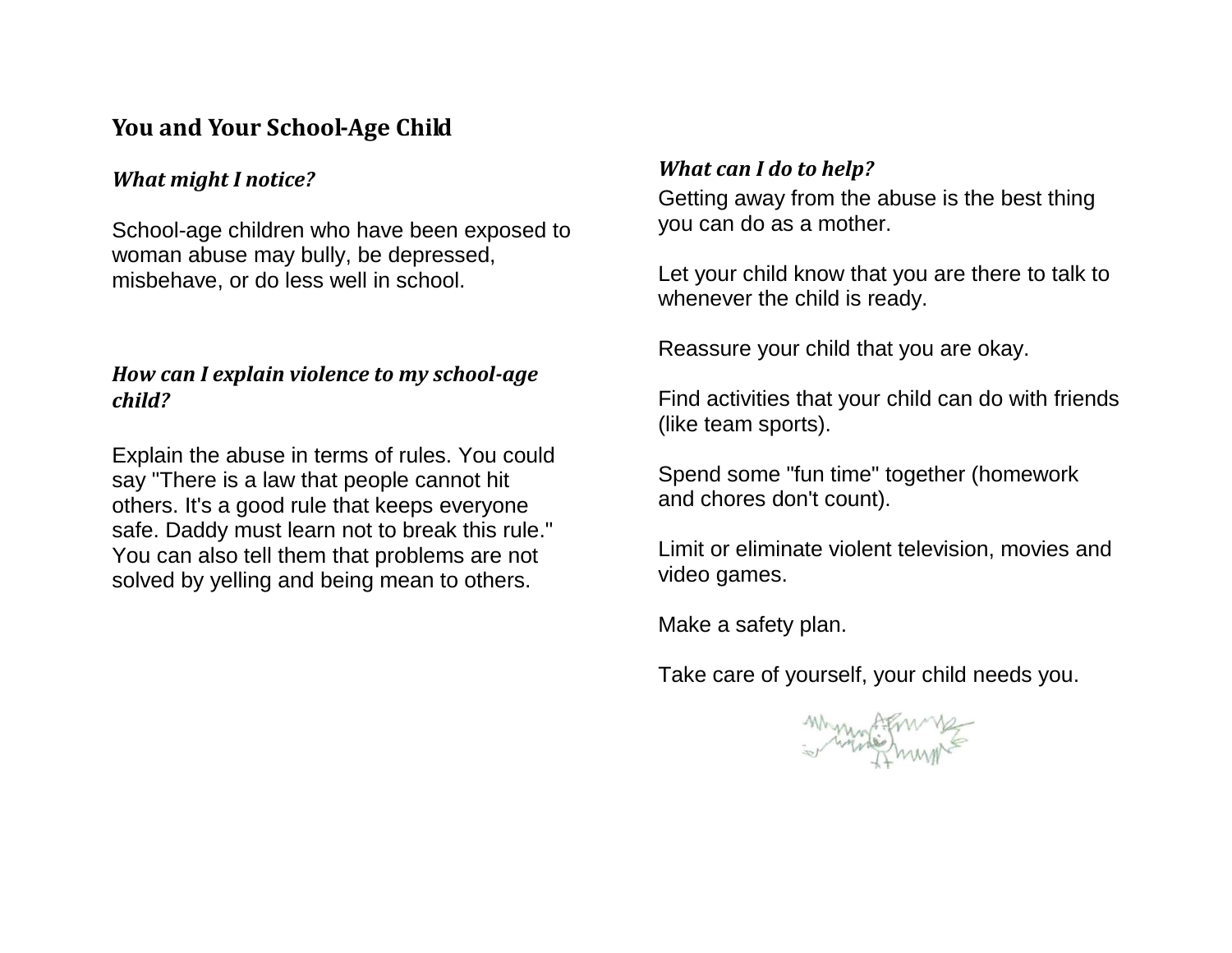## **You and Your Teenager**

#### *What might I notice?*

Teenagers who have been exposed to woman abuse may find themselves in abusive dating relationships. They may also perform poorly in school, experiment with drugs and alcohol, or run away from home. Some may think about or try to hurt themselves.

Teens are also at a high risk of becoming hurt during an incident as they are more likely to jump in to defend their mother.

#### *How can I explain violence to my teenager?*

You can have an honest talk with your teenager about what you think and feel, but spend most of the time listening to what they are thinking and feeling. This may not be pleasant for you to hear, but it's important to let your child talk.

#### *What can I do to help?*

Getting away from the abuse is the best thing you can do as a mother.

Let your child know that you are there to talk when they are ready.

Do not to rely on your teen for emotional support.

Work out clear, age appropriate rules and consequences.

Encourage healthy coping strategies like seeking support or Joining an activity.

Make a safety plan

Take care of yourself, your child needs you.

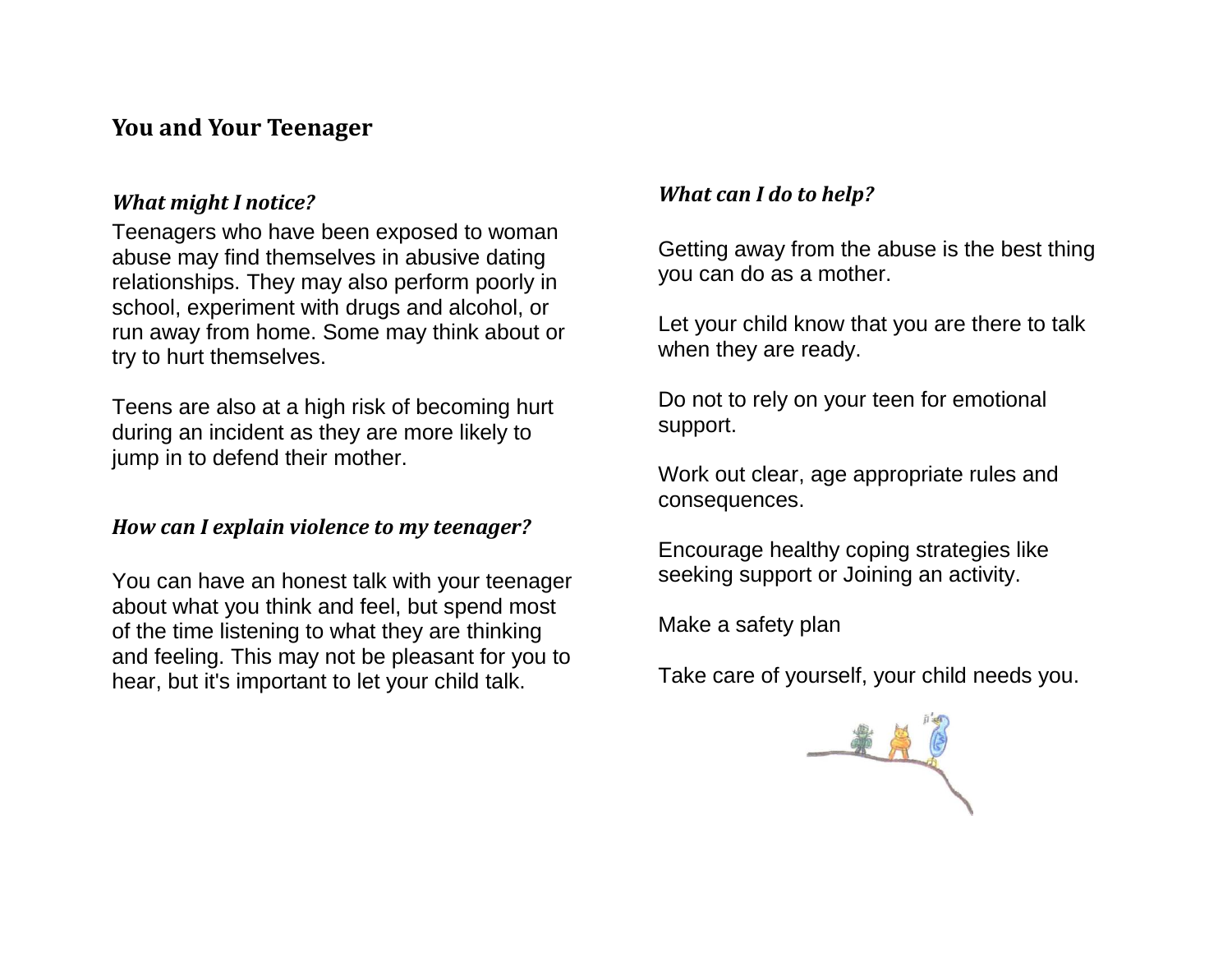## **Where to go for help**

## *PEI Family Violence Prevention Services Inc.*

PEI Family Violence Prevention Services Inc. is an organization that aims to provide a safe place for women and children who are victims of abuse to stay, to advocate for abused women and children, and to educate the public about the issue.

PEI F.V.P.S. operates Anderson House, a shelter for abused women and their children, Second Stage Housing, and Outreach Services across PEI.

#### *Anderson House*

Crisis Line: 892-0960 or 1-800-240-9894 Business Line: 368-8658

## *PEI Family Violence Prevention Services Inc.*

Administration office: 894-3354/*admin@fvps.ca* Website: *www.fvps.ca* **Queens County Outreach**: 566-1480 **East Prince Family Violence Prevention**: 436-0517 **West Prince Family Violence Prevention**: 859-8849 **Eastern PEI Family Violence Prevention**: 838-0795

## *Family Resource Centers*

Family resource centers are non-profit organizations across PEI that offers programs for parents or guardians, preschool children, and expectant parents. There is no fee for service.

CHANCES: 892-8744 Four Neighborhoods: 368-6930 Mi'Kmaq: 892-0928 Kids West Inc: 853-4066 Family Place: 436-1348 CAP Enfant: 854-2123 Kids R First: 436-1348 Families First: 838-4600 Main Street: 687-3928

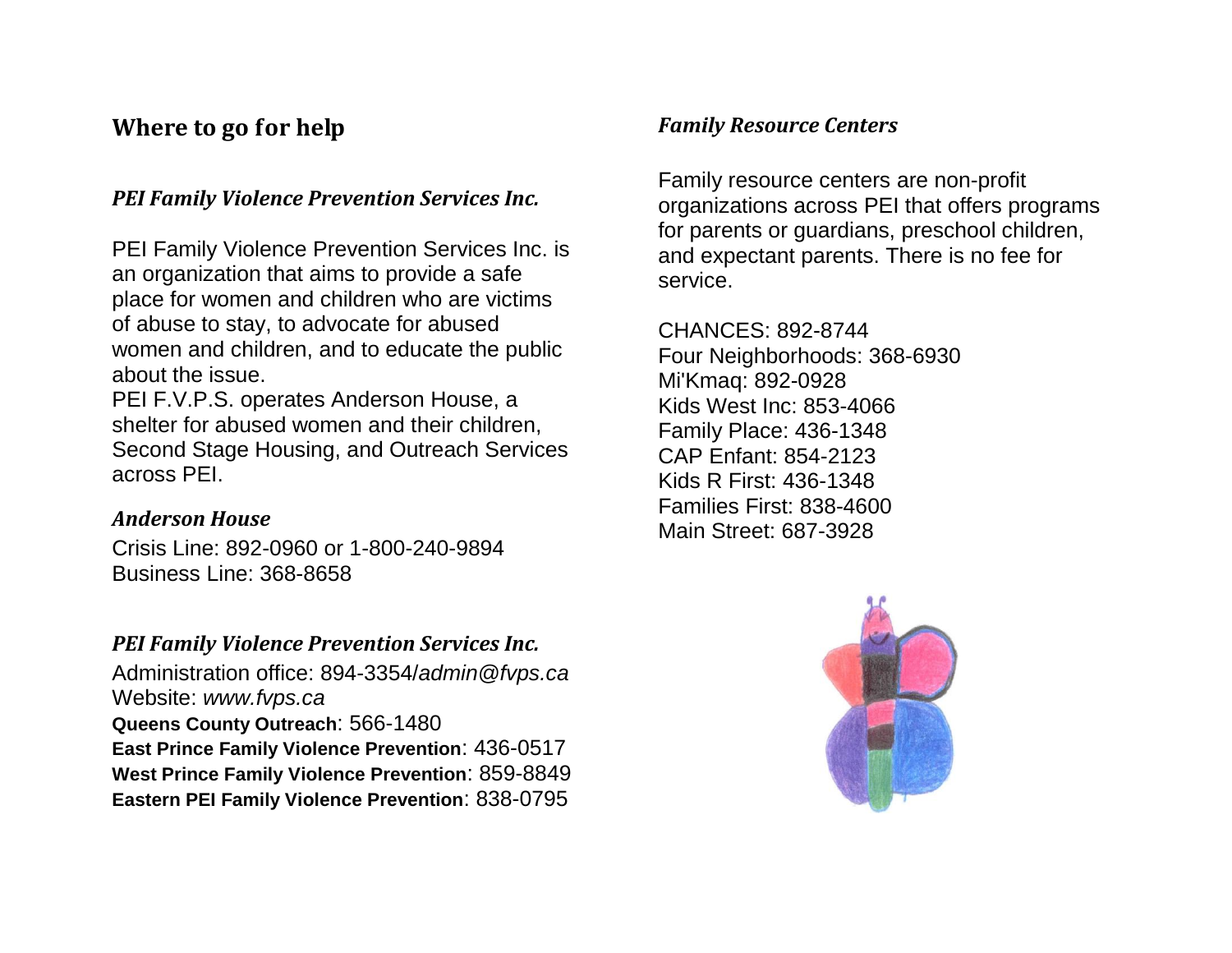## *Catholic Family Services*

Catholic Family Services is an accredited family service agency that aims to promote and strengthen the quality of family life on PEI. They provide professional counseling for adults and children, including play therapy, parenting classes, and personal development classes. Programs operate on a fee for service basis. The fee is negotiated on an individual basis, considering income and family size. Catholic Family Services Bureau: 894-3515

## *Community Counseling Services*

This service offers counseling to individuals and families as well as credit counseling. Prince County: 436-9171 Charlottetown: 892-2441



## *The Kids Help Phone*

The Kids Help Phone is a number that kids and teenagers can call to speak with someone privately about personal problems or questions. Toll-free and operate 24-hours a day. Kids Help Phone: 1-800-668-6868

Island Helpline: 1-800-218-2885

Native Youth Crisis Hotline: 1-877-209-1266